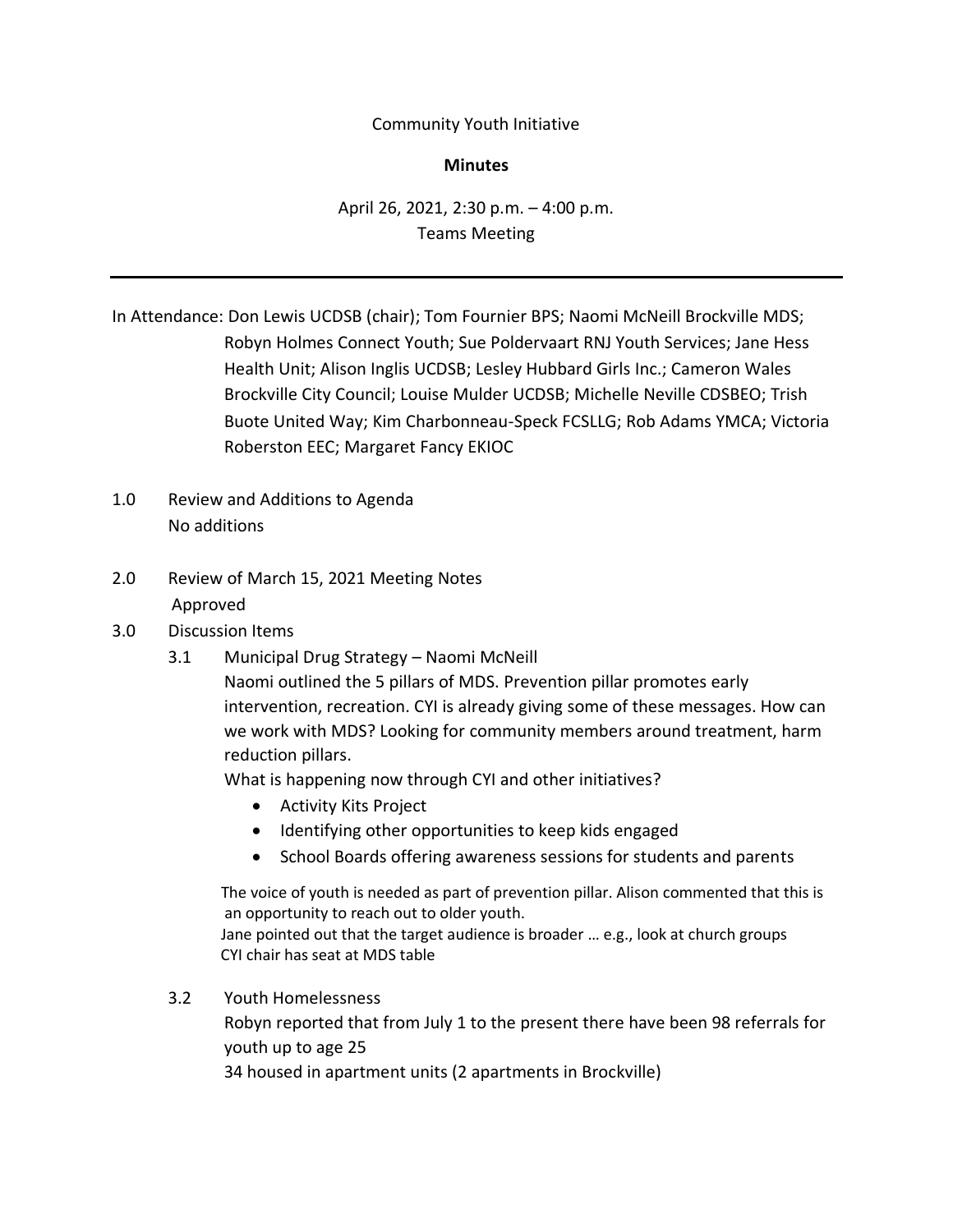Youth are getting into dangerous activity – basic needs items not considered essential Warming centre now open in Brockville

Kim reported that FCS is seeing the same issues Transition house is full -- 60 day stay often extended Also issues in temporary shelter for adults

Brockville Housing Committee Working with United Counties to provide affordable housing. There has been a long-expected exodus from cities

Brockville Housing Partnership – Transitional housing and supportive housing

Conversations on shelter vs. housing first approach

## 3.3 Summer Programming

Rob commented that stay-at-home order may be extended to end of June Y is looking at programming in other municipalities Sue commented that Stingers is in the same position 232 activity kits are being distributed every 2 weeks. Resources are included in each kit Lesley commented that in person programming is planned for Brockville, Prescott, Kemptville and Gananoque Connect Youth -- have funds to purchase an RV to provide services. Looking to partner with other agencies Need a single platform for receiving/coordinating information. Jeremy recommended having a central place for kids to go; one account that multiple people can link into Sue suggested that we can plan what it would look like and be ready when restrictions are lifted.

3.4 Work plan review -- focus of next meeting.

### 4.0 Roundtable/Other Business

4.1 Chair going forward

Don reported that he will no longer be able to chair this committee due to his new role at the school board.

Next Meeting Date: Monday, May 17, 2021